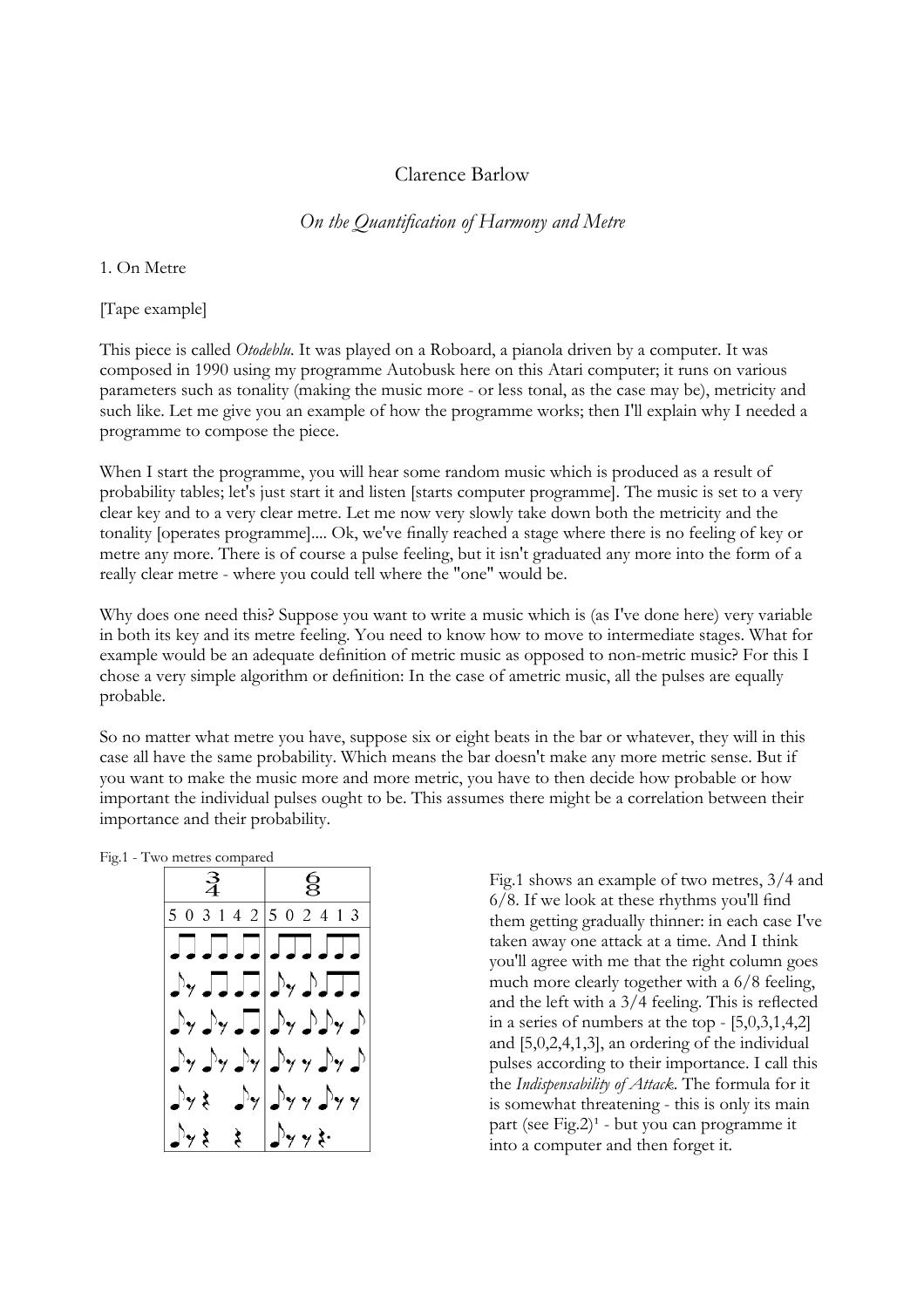According to this system, any metre can be expressed in terms of the relevance of its pulses.

Fig.2 - Indispensability formula

$$
\psi_z(n) = \sum_{r=0}^{z-1} \Biggl\{ \prod_{i=0}^{z-r-1} \!\!\! q_i \Psi_{q_{z-r}} \biggl(1 + \biggl( \prod_{i}^{(n-2) \bmod \prod\limits_{j=1}^{z} q_j}_{k=0} q_{z+1-k} \biggr) \biggr) \!\!\!\Biggr\}
$$

Let me give you one more example. Take a 12/16 measure (see Fig.3): this system numbers the indispensability from 11 down to 0 in the given order.

Fig.3 - 12/16 indispensabilities



2. On Priority and Probability

What do I do with these priorities? I set up a correlation between priority on the X-axis and probability on the Y-axis, as in Fig.4. In the case of an ametric music all pulses are equally probable, irrespective of priority - see the horizontal line. But the more metric the music gets, the steeper the line. This means that in this case the higher the priority (here 1 is higher than 2), the higher the probability. This very simple relation allows one to compose a music that can vary smoothly from metric to ametric.





Now I must say at this point that I am most decidedly not a musicologist, but a composer in search of techniques to realise certain pieces. Of course, the discoveries I make, the techniques I develop are very often close to things that seem to have some musicological significance. But I leave that to you. What I say here concerns finding a tool for making a piece of music.

The same correlation of priority and probability goes for the pitch domain. Using a pitch set (this could be e.g. a major or a chromatic scale), I allot to each pitch a certain unique priority, no two pitches the same way. And if the music is to be tonal, pitches of higher priority become more probable and thus more frequent.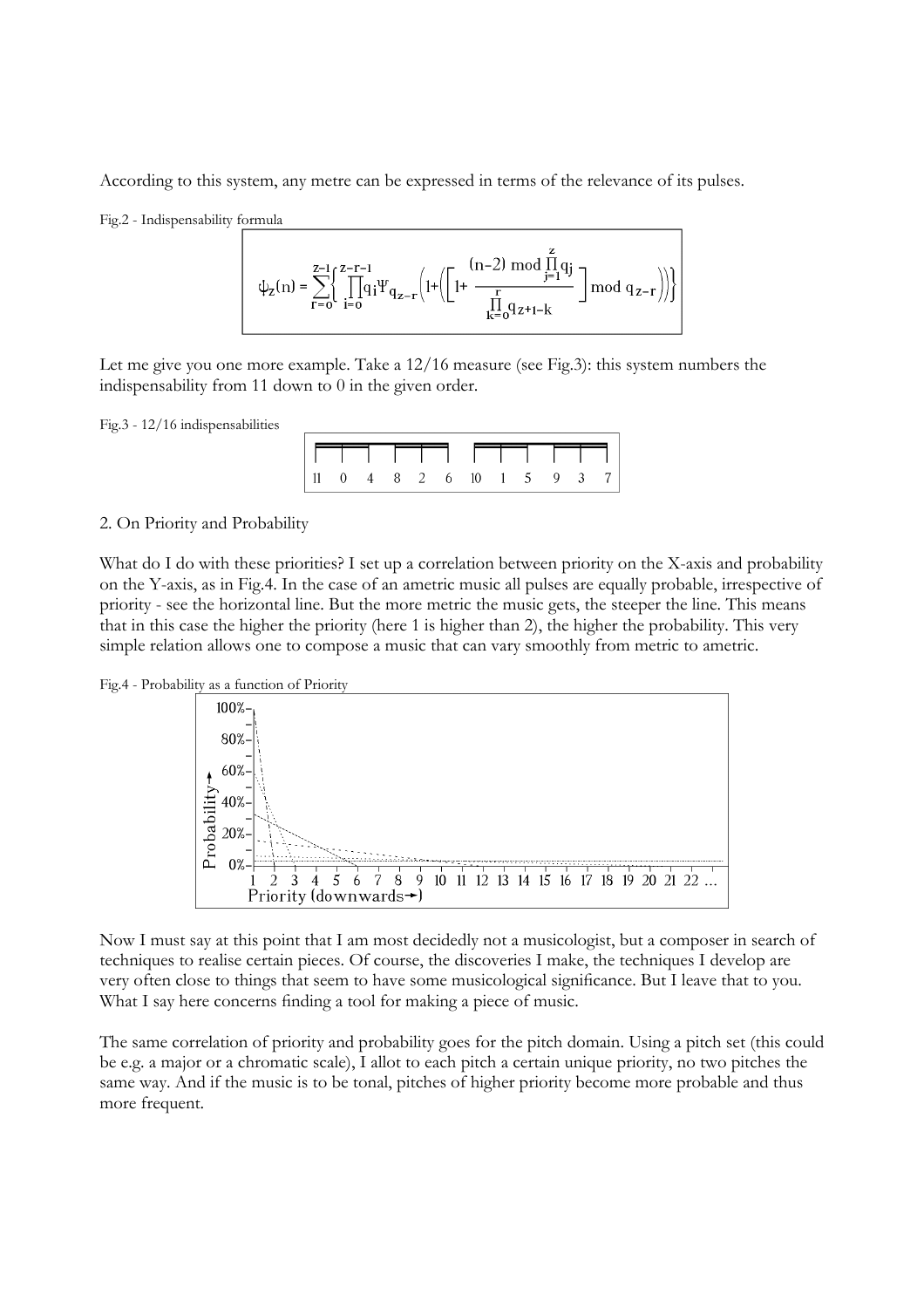There is also a correlation between the pitch and pulse domains (see Fig.5). Where the pulse is important, more indispensable, tonality rises, going down on the weaker pulses. This is because you can effect smooth motion in a music by passing notes on weak beats and structural notes (Schenker's term) on strong beats.

|             |               |   |            |      |       | SIX-EIGHT METRE |       |       |      |  |
|-------------|---------------|---|------------|------|-------|-----------------|-------|-------|------|--|
|             | <b>Pitch:</b> |   | Pulse:     |      |       |                 |       |       | 6    |  |
|             |               |   | Priority:1 |      | 6     |                 |       |       | 3    |  |
| MAJOR SCALE | C             |   |            | 30.4 | 12.5  | 12.6            | 15.3  | 12.5  | 13.1 |  |
|             | B             |   |            | 0.0  | 12.5  | 12.4            | 9.7   | 12.5  | 11.9 |  |
|             | Α             | 6 |            | 0.0  | 12.5  | 12.4            | 10.8  | 12.5  | 12.1 |  |
|             | G             | 3 |            | 19.6 | 12.5  | 12.6            | 14.2  | 12.5  | 12.9 |  |
|             | F             | 8 |            | 0.0  | 12.5  | 12.3            | 8.5   | 12.4  | 11 7 |  |
|             | E             | 5 |            | 0.0  | 12.5  | 12.5            | 11.9  | 12.5  | 12.4 |  |
|             | D             | 4 |            | 8.8  | 12. 5 | 12. 5           | 13.   | 12.5  | 12.6 |  |
|             |               |   |            | 41.2 | 12.5  | 12. 7           | 16. 5 | 12. 6 | 13.3 |  |

Fig.5 - Pitch-Pulse matrix for a Major Scale and a 6/8 Metre

So I raise the degree of tonality (reflected by the angle of the line in Fig.4) and decrease it wherever the pulse is weaker. Where do I get my pitch priorities? Now that's a different kettle of fish......

## 3. On Harmonicity

For several centuries people have been saying that musical intervals are of greater and lesser consonance. Another word used for that is *Harmonicity*. The word "consonance" I reserve for a totally different phenomenon: in the piano's middle range, a major second sounds generally more consonant than a minor second. But taking the same two intervals down to the bottom octave, you'll find the minor second the less dissonant of the two. Compare the perfect fourth and the tritone in the middle, then in the bottom range - the dissonance/consonance behaviour is reversed.

The sonic roughness caused by hairs on the basilar membrane and by other physiological matters is a phenomenon I call "consonance and dissonance", corresponding to general usage. It has to do with timbre and the basilar membrane, which I think Jim Tenney and Stan Tempelaars will tell us a lot more about, so I won't go into it any further. For me, "harmonicity" is the phenomenon which establishes whether intervals are more stable, like the octave and fifth, or less, like the tritone, which I call less harmonic.

It would seem logical to me that a music which is atonal uses all intervals equally probably or frequently. But if the music gets increasingly tonal, then more harmonic intervals, like octave and fifth, gain in probability against those of lesser harmonicity. The question now is: What is more and what is less harmonic?

Pythagoras was one of the first to say that the two numbers of an interval ratio are an indication of the (as I say) "harmonicity": the smaller the numbers, he said, the more harmonic the interval and vice versa. Hindemith, Schoenberg, Partch were to say the same thing several centuries later. But the concept of size alone is problematic - the intervals 1:2 (octave), 2:3 (fifth), 3:4 (fourth) etc. - are all nice and harmonic, and that's what we also learn at school. Going up to 5:6 that's fine, but the next interval 6:7 is generally not used in music of the West (or, by the way, of India). Nor is 7:8. But 8:9 is the wellknown major tone, followed by the minor tone 9:10; another gap then ensues containing 10:11, 11:12, 12:13, 13:14, 14:15, none of which you'd normally find in classical music. 15:16, which comes after, is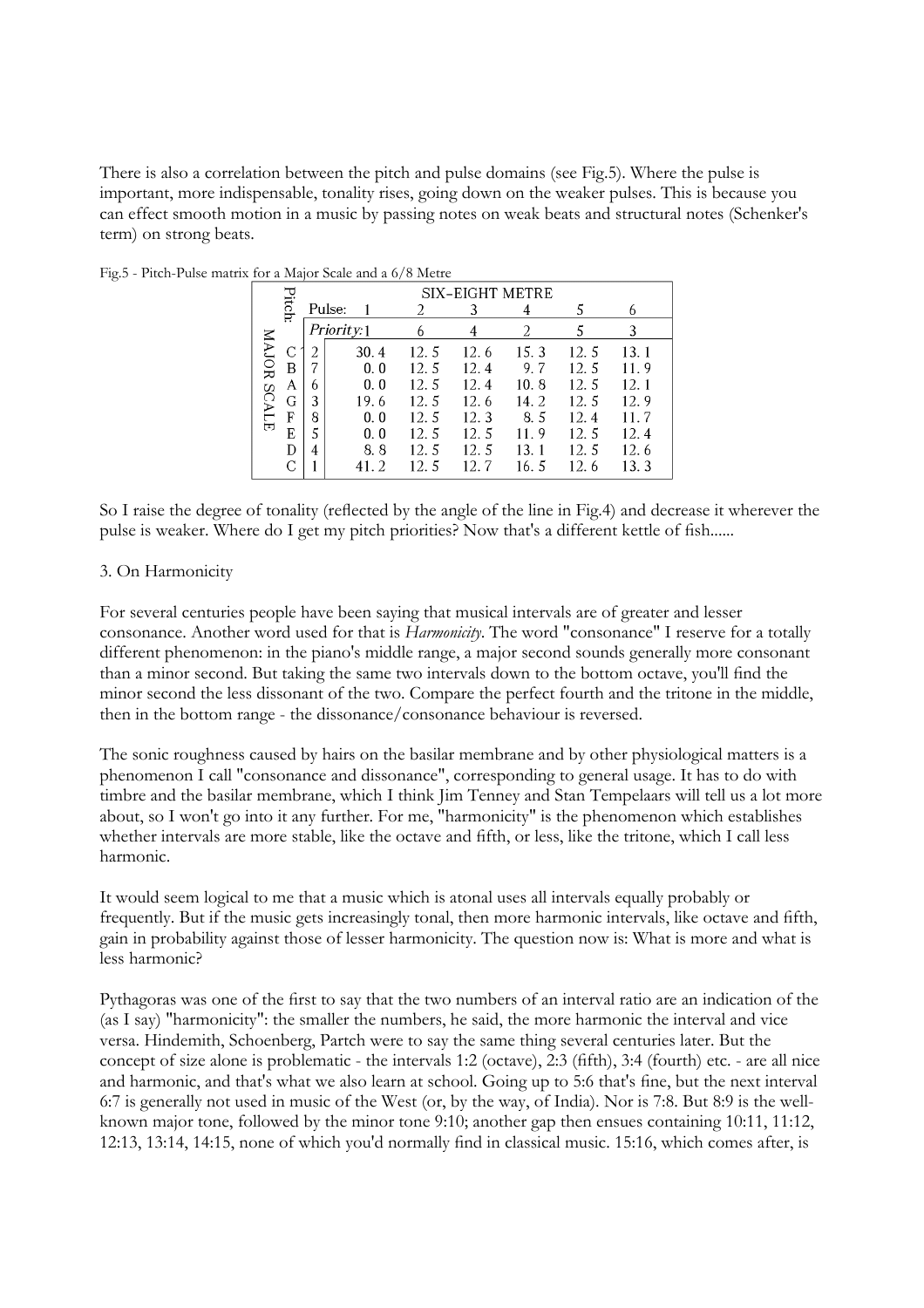our minor second. One can see that all intervals in those gaps - 6:7, 7:8, 10:11, 11:12, 12:13, 13:14 and 14:15 - contain prime numbers larger than 5, the primes 7, 11 and 13 in this case. Thus the primeness of the factors plays a role as well: harmonic intervals are formed not only by small numbers but also by divisible numbers. Both are essential - smallness and divisibility.

Fig.6 - Indigestibility formula

$$
\xi(N) = 2 \sum_{r=1}^{\infty} \left\{ \frac{n_r (p_r - 1)^2}{p_r} \right\}
$$

Examples of this for 1-16 are to be found in Fig.7: the primes 7, 11 and 13 are very indigestible, their corresponding values (with that of 14) being the only ones over 10. The value 10 seems to be a kind of general cultural indigestibility barrier, since only less indigestible numbers are commonly used in classical music ratios. Note the power 2 in the formula; raising this makes higher primes much more indigestible, so this power is a key to the rate at which the indigestibility increases with the primes. I call it the "prime enmity factor", because the lower it is, the friendlier, i.e. more digestible each prime gets.

```
Fig.7 - Indigestibilities 1-16
```
In 1978 I came up with what I called the Indigestibility of Numbers, a concept combining smallness and divisibility. If a number is large but divisible, it is "digestible". Fig.6 shows the formula: the integer "N" is the product of powers "n" of primes "p"; put "n" and "p" into this formula and you get the indigestibility value expressed by the Greek

| N                 | E (N)      |
|-------------------|------------|
| 1                 | 0. 0000000 |
| 2                 | 1.0000000  |
| 3                 | 2.6666667  |
| $\overline{4}$    | 2.0000000  |
| 5                 | 6 4000000  |
| 6                 | 3.6666667  |
| 7                 | 10 2857143 |
| 8                 | 3.0000000  |
| 9                 | 5.3333333  |
| 10                | 7.4000000  |
| 11                | 18.1818182 |
| $12 \overline{)}$ | 4 6666667  |
| 13                | 22.1538462 |
| 14                | 11.2857143 |
| 15                | 9.0666667  |
| 16                | 4.0000000  |
|                   |            |

letter ξ.

Using the above I now arrive at a formula for harmonicity (Fig.8) by adding the indigestibility values and inverting the sum.

Fig.8 - Harmonicity formula for an interval P:Q

$$
H(P,Q) = \frac{sgn(\xi(Q) - \xi(P))}{\xi(P) + \xi(Q)}
$$

The numerator tells you the direction of the interval's polarisation. For example, you might agree with me that the perfect fourth pulls upwards, that its upper note is the root. This is a matter of feeling; whether we agree or not is another matter. I here assume that e.g. the perfect fourth and the minor sixth have an upwards pull and that the fifth and the octave have a downwards one - the "sgn" sets a plus/minus sign for the polarity.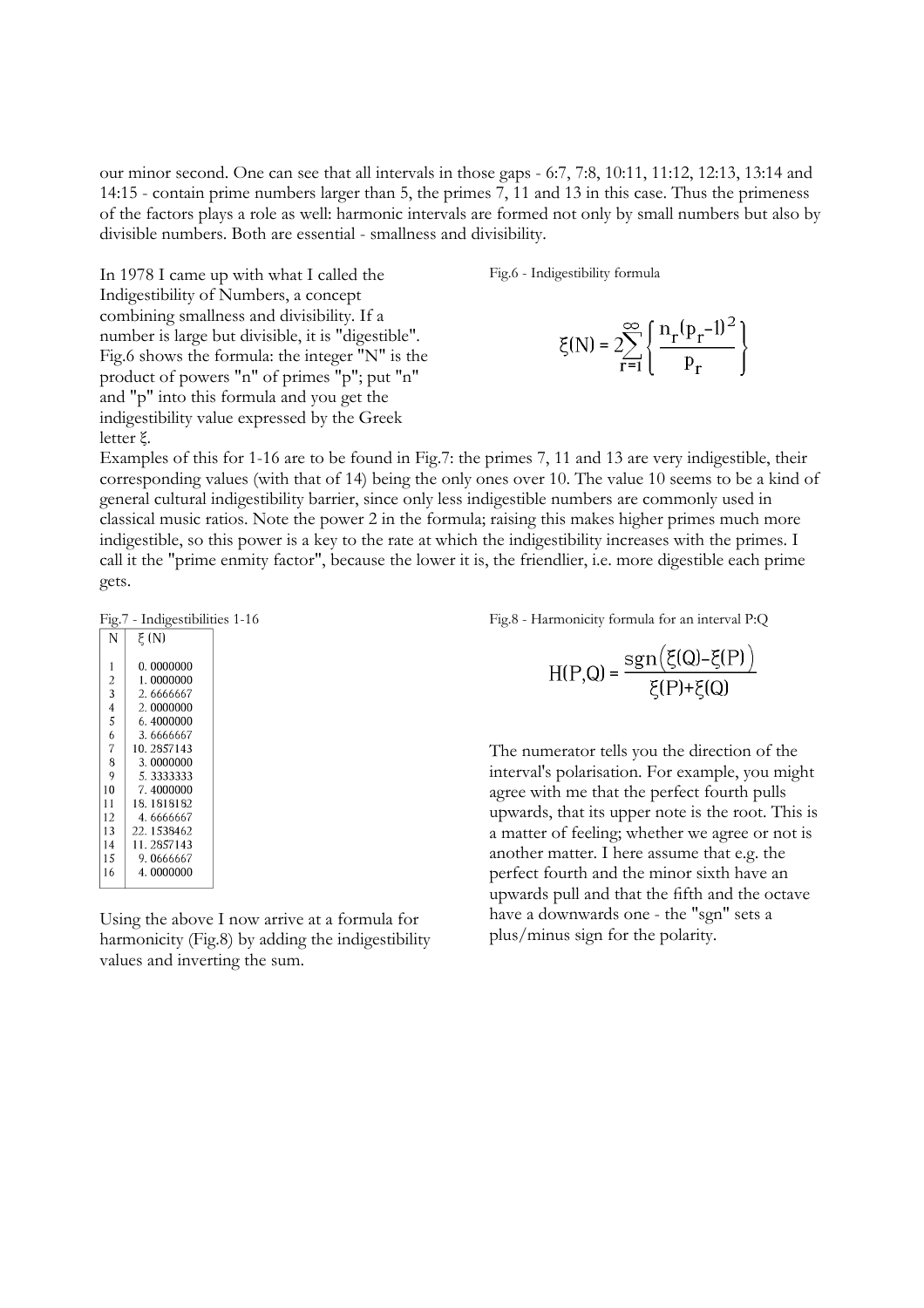Here in Fig.9 is a set of intervals in one octave, going from 0 to 1200 cents (100 cents form one semitone). Given its ratio, each interval's harmonicity is derivable according to the formula in Fig.8; for example the perfect fifth 2:3 has a harmonicity of 0.2727, the perfect fourth 3:4 has a value of -0.2143 (upwards polarised) and so on. And so you can see that for various intervals you have varying degrees of harmonicity. All this is part of a composer's technique; you can get various harmonicity values which do seem to correspond pretty well to at least my feeling and to that of some colleagues of mine.

| гдз. - зоше паппонісшея |        |             |  |  |  |  |  |  |  |  |
|-------------------------|--------|-------------|--|--|--|--|--|--|--|--|
| Cents                   | Ratio  | Harmonicity |  |  |  |  |  |  |  |  |
| 0.000                   | 1:1    | $\infty$    |  |  |  |  |  |  |  |  |
| 111.731                 | 15:16  | -0.076531   |  |  |  |  |  |  |  |  |
| 182.404                 | 9:10   | 0.078534    |  |  |  |  |  |  |  |  |
| 203.910                 | 8:9    | 0.120000    |  |  |  |  |  |  |  |  |
| 231.174                 | 7:8    | $-0.075269$ |  |  |  |  |  |  |  |  |
| 266, 871                | 6:7    | 0.071672    |  |  |  |  |  |  |  |  |
| 294.135                 | 27:32  | $-0.076923$ |  |  |  |  |  |  |  |  |
| 315.641                 | 5:6    | $-0.099338$ |  |  |  |  |  |  |  |  |
| 386.314                 | 4:5    | 0.119048    |  |  |  |  |  |  |  |  |
| 407.820                 | 64: 81 | 0.060000    |  |  |  |  |  |  |  |  |
| 435.084                 | 7:9    | $-0.064024$ |  |  |  |  |  |  |  |  |
| 498.045                 | 3:4    | $-0.214286$ |  |  |  |  |  |  |  |  |
| 519.551                 | 20:27  | $-0.060976$ |  |  |  |  |  |  |  |  |
| 701.955                 | 2:3    | 0.272727    |  |  |  |  |  |  |  |  |
| 764.916                 | 9:14   | 0.060172    |  |  |  |  |  |  |  |  |
| 813.686                 | 5:8    | -0. 106383  |  |  |  |  |  |  |  |  |
| 884.359                 | 3:5    | 0. 110294   |  |  |  |  |  |  |  |  |
| 905.865                 | 16: 27 | 0.083333    |  |  |  |  |  |  |  |  |
| 933.129                 | 7:12   | $-0.066879$ |  |  |  |  |  |  |  |  |
| 968.826                 | 4:7    | 0.081395    |  |  |  |  |  |  |  |  |
| 996.090                 | 9:16   | $-0.107143$ |  |  |  |  |  |  |  |  |
| 1017.596                | 5:9    | $-0.085227$ |  |  |  |  |  |  |  |  |
| 1088.269                | 8:15   | 0.082873    |  |  |  |  |  |  |  |  |
| 1200.000                | 1:2    | 1.000000    |  |  |  |  |  |  |  |  |

Another case was a Stanford University experiment of 1975, in which people subjectively evaluated similarities of the digits 0 to 9. They found that if a computer placed these digits on a sheet of paper, such that their distance would match the similarity ratings (a technique called multi-dimensional scaling), the digits increased in magnitude from left to right - see Fig.10. Now, the computer didn't know these were numbers, just took them as symbols! Note also that the even numbers are separated from the odd by a horizontal line. Another slanting line separates prime numbers from composites, a line I found to be practically my indigestibility axis: by plotting perpendiculars to that, I found it comes pretty close to the indigestibility formula - another case where I

Fig.9 - Some Harmonicities Indigestibility is also to be found in interesting places. I asked friends of mine in a restaurant (which is a very nice place to ask friends) "if you had a round cake or a pizza, or something like that, to be cut into equal segments, what would be the easiest number of pieces to cut it into?" And they all said 2. And I said, well forget 2, now you have 3 to 10: what's your choice? And they all said 4. In this way the number order turned out to be: 2, 4, then 8, 3 and 6 lumped together (there was some dispute about their order). Then came 9 and 5 (some dispute here again), followed last of all by 7. Look at the indigestibility values: you'll find a very similar rating.

> was gratified to find a parallel in nature. Well let's call it nature!



Fig.10 - Numerical Similarity Scaling (Stanford 1975)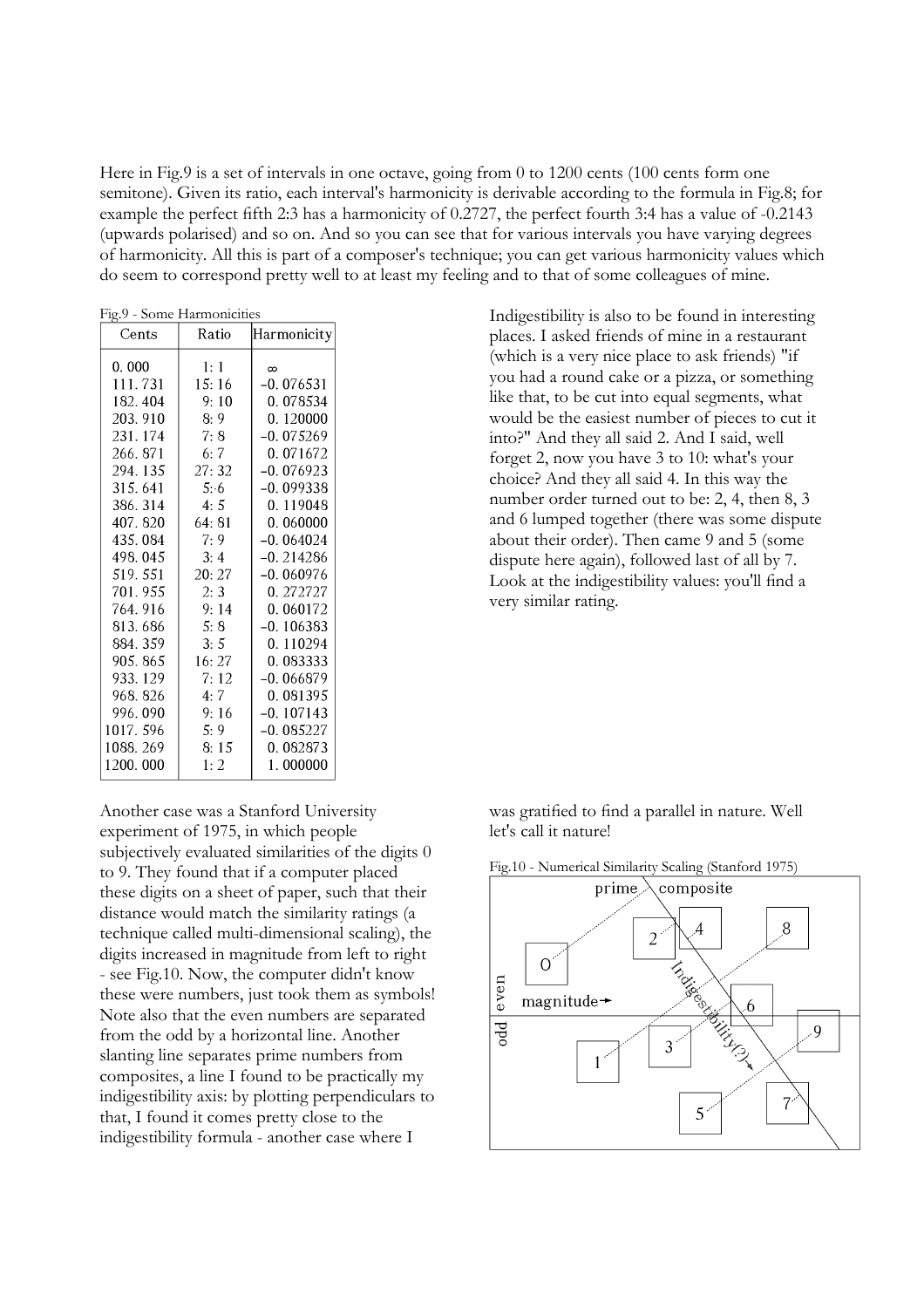Using the harmonicity formula I then proceeded to rationalise scales. It's all very well to say, the more harmonic the interval the more probable it should be in a music, but how do I know that the perfect fifth (shall we say) is a harmonic interval? By listening to it maybe. I could evaluate each interval by listening. But there are cases where I wouldn't be very sure, for example in the case of micro-intervals. The piece we heard, *Otodeblu*, had 17-tone tuning, with lots of intervals I'd never known before, never learnt about in school. How would I know their ratios? Because if you talk about a perfect fifth, for instance, you're talking of a scale degree, not a ratio. How do I know the perfect fifth could be a 2:3? How could I know the ratio for a neutral third of 350 cents?

Some systematic method of rationalisation would have to be developed: I decided to go about it as follows. Let's look for instance at the region around the tritone, 600 cents (Fig.11a ) within a range of plus or minus one quarter tone. I collect a large number of intervals in this range and plot them according to their pitch and their harmonicity. Here, for example, is a 45/32, a 64/45, a 10/7, a 7/5 and a whole lot of others very densely packed together<sup>2</sup>. Which one of these several ratios could be a given tritone?





The procedure I used was to put a Gaussian bell-shape over the place that I want to tune, to rationally understand (see Fig.11b. - the bell-top is clipped). Now only a few candidates are left, those further away being pushed out of existence. The width of this bell is variable, depending on your own intervallic tolerance.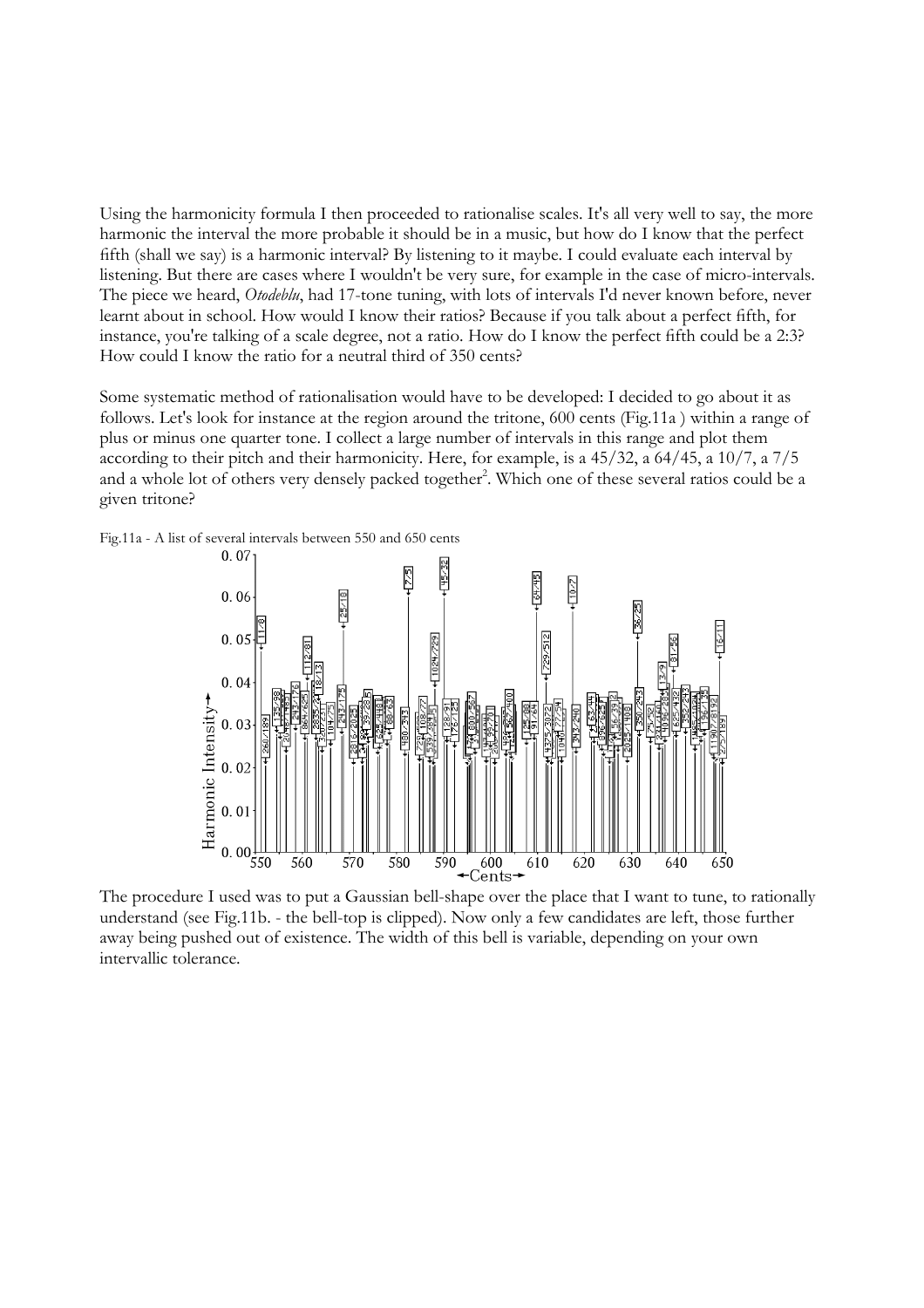Fig.11b - The same intervals, harmonically weighted in favour of 600 cents



What do I do with these, shall we say two or three best candidates?

Let's repeat this for the major scale in Fig.12a.: here is an octave, with the perfect fifth 3/2 standing very high there in the middle, the perfect fourth 4/3 further left. Plus-minus signs are ignored.

We place bells over the places to be understood (see Fig.12b). In each tent-like enclosure, we see some candidates left over. Taking the two or three best candidates, we tune the whole scale by using candidate 1 of degree 1, candidate 1 of degree 2 and so on. Then candidate 2 of degree 1 against candidate 1 of degree 2 and so on. For every possible combination of a candidate per scale degree, we add all the intra-intervallic harmonicities - the sum indicates how harmonic the general tuning is. And as a matter of fact the result comes out very nicely.



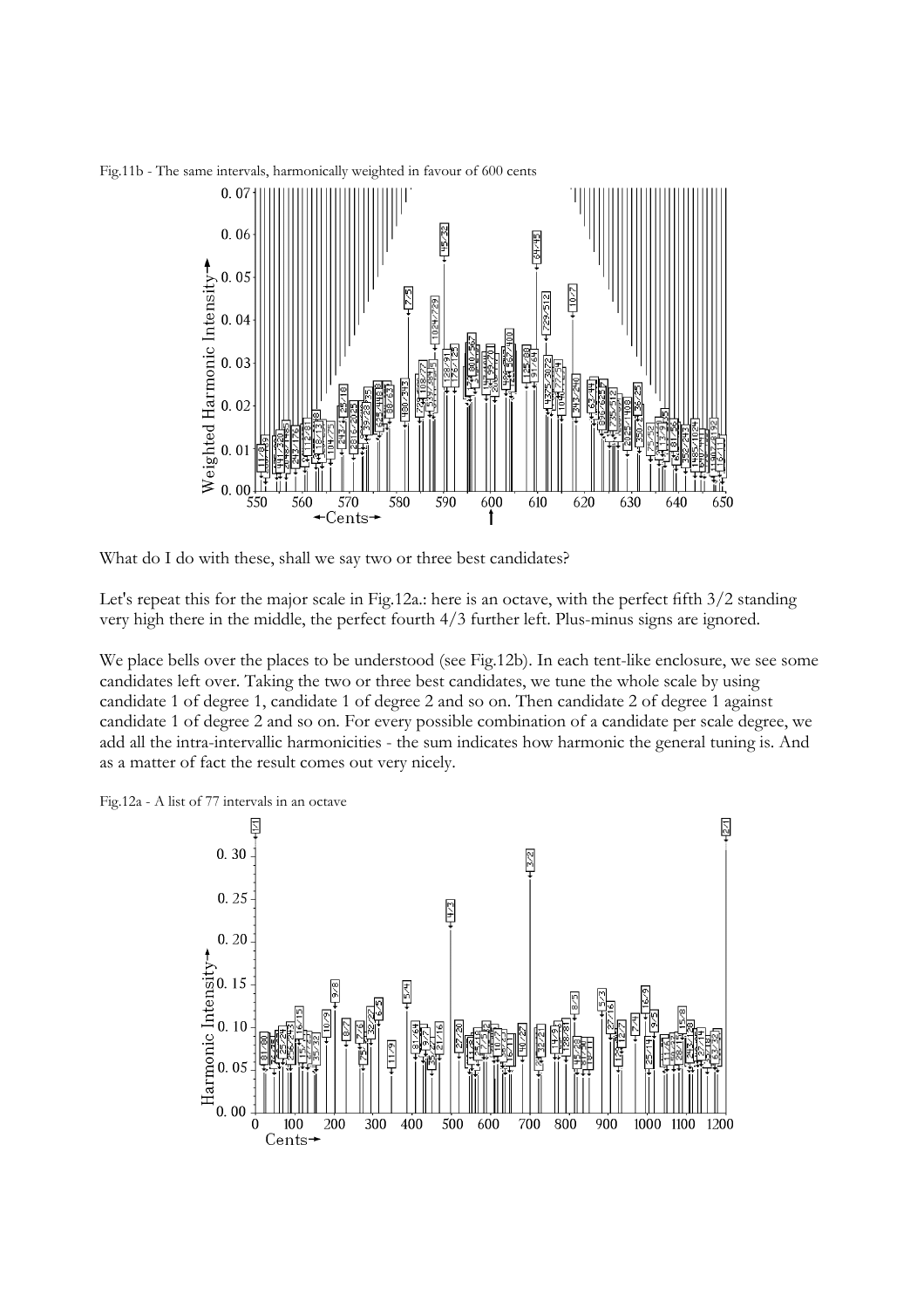

Fig.12b - Ditto, weighted for a tempered major scale (bell-tops clipped)

Doing this to a twelve-tone chromatic scale, the rationalised set

```
1:1, 15:16, 8:9, 5:6, 4:5, 3:4, 32:45, 2:3, 5:8, 3:5, 9:16, 8:15, 1:2.
```
is produced, which according to theory books, is the classical tuning of the harmonic chromatic scale.

Doing the same for a 13-tone tuning (0, 92, 185 cents etc.) we get

1:1, 128:135, 8:9, 6:7, 4:5, 16:21, 35:48, 56:81, 160:243, 5:8, 7:12, 5:9, 128:243, 1:2,

intervals we actually know quite well.

Finally, a 17-tone tuning (0, 71, 141 cents etc.) yields

1:1, 24:25, 25:27, 8:9, 27:32, 9:11, 25:32, 3:4, 18:25, 25:36, 2:3, 16:25, 11:18, 16:27, 9:16, 27:50, 25:48, 1:2

I've tried this on Indian and Arabian scales with plausible results.

J.Tenney: Clarence, how wide is your tolerance?

C.Barlow: Here 30 cents nominal tolerance - the place at which the Gaussian Bell arbitrarily reaches one 20th of its maximum. I usually use about half the smallest interval.

J.Tenney: So what is the cents value for which you arrived at 6:7?

C.Barlow: 277 cents as input; the output is 10 cents lower.

J.Tenney: So you've filtered out 5:6 by your Gaussian.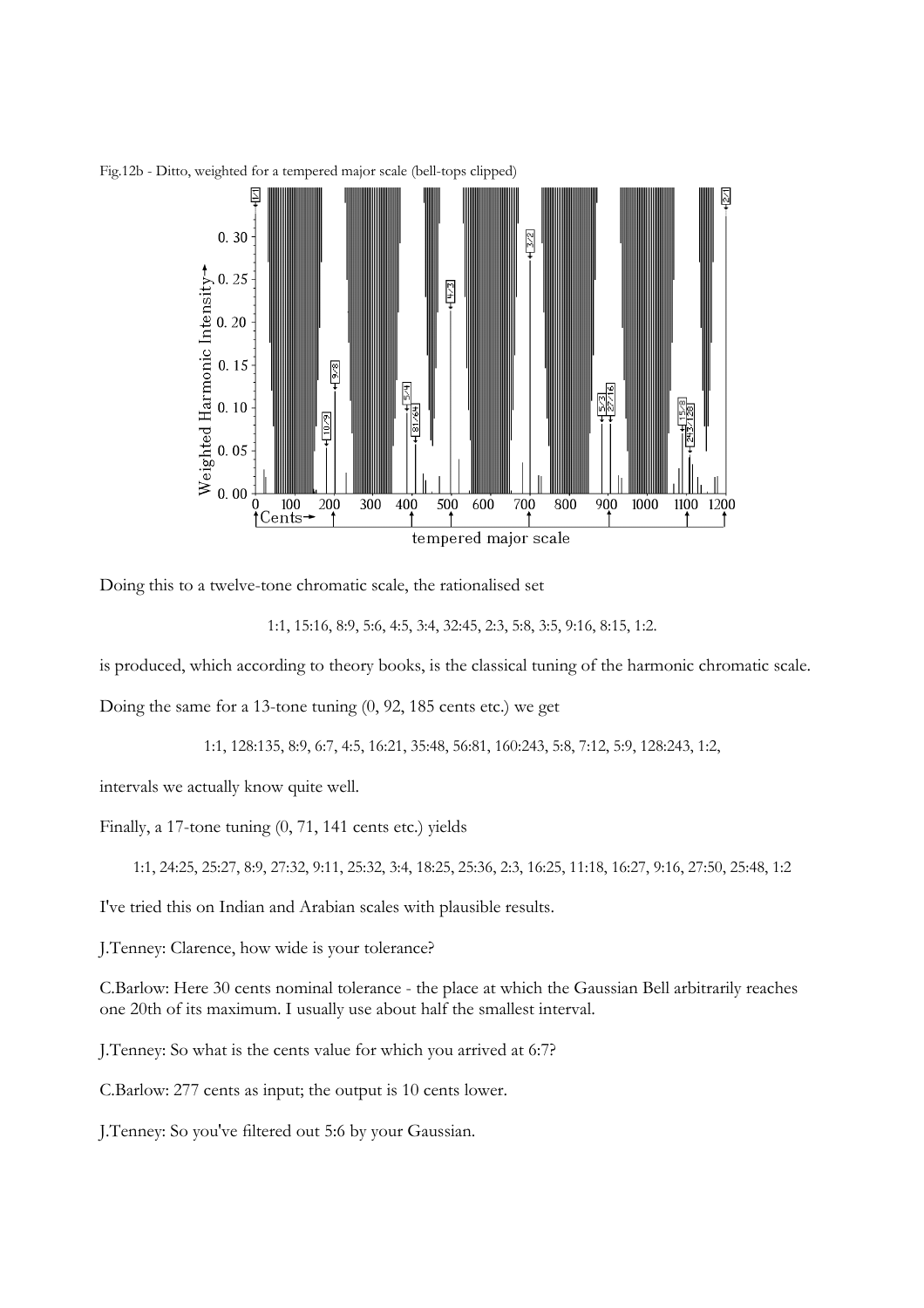Fig.13a - Rational 12-equal (h>0.115): Fig.13b - Rational 13-equal (h>0.072):





C.Barlow: Exactly - it all depends on your tolerance! The result here deviates from the input by less than 17 cents. Fig.13a is a diagram showing the network for a twelve-tone tempered system of all intervals more harmonic than 0.115. You find the tonic [C] in the middle linked with [D] and [G] but not with [F#]. But [F#-B], [B-G], [B-A], [F-Db], [Db-Eb] are all linked. Below the note-names are the ratios of these intervals.

In Fig.13b, the same is done for the thirteen-tone tempered system. I've given them names like these, derived from whether they're tertian or septimal intervals (based on the primes 5 or 7), but the ratios might mean more to you.

Fig.14 shows work of my friend and former student Georg Hajdu, now in Berkeley, California<sup>3</sup>. Based on my harmonicity formula, it concerns what he calls the "energy of a pitch space". You see downward bulges or dips at the more harmonic intervals. To rationalise a 17-tone tempered scale, he puts 17 equidistant balls into an octave of this pitch space and sees where they appear. In many cases they're on the flank of a dip. In such cases, he says, there is a strong pull on the ball causing a rationalisation of the scale degree into the dip. His method plots an energy curve and finds where the balls want to fall in. It's interesting to compare this rationalisation method to my own, candidate-based one.

Fig.14 - A 17-equal scale against a map of Harmonic Energy (after Hajdu)

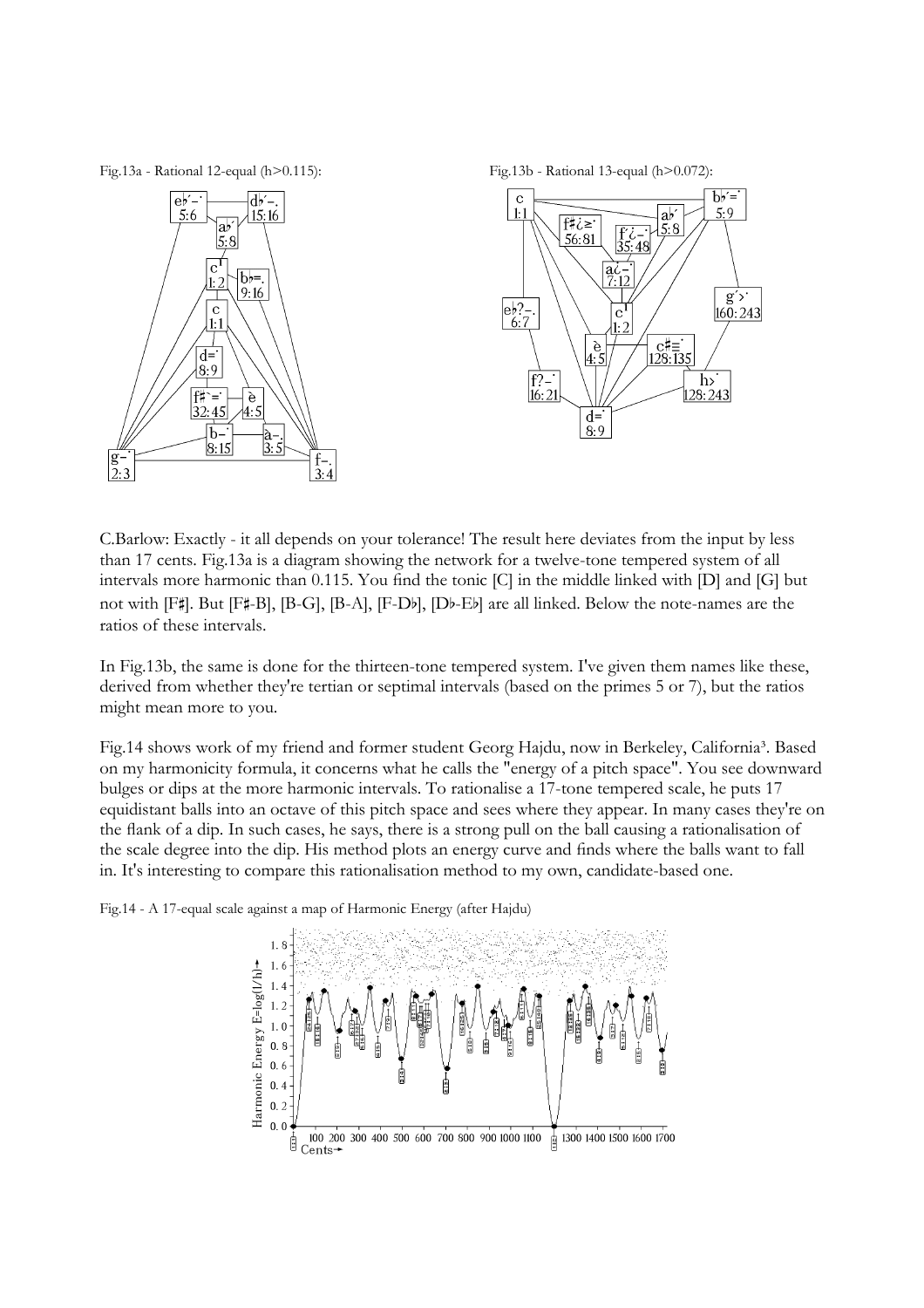### 4. Harmonicity in the Sky

Talking about curves and balls falling into things... Here's something completely different: a map of density of the asteroid belt between Mars and Jupiter (Fig.15)...



There are practically no asteroids around Mars, which is way over on the left outside the diagram. And on the right at Jupiter you have the Trojans, occuping the same orbit. The gaps

Here is an attempt to investigate the commensurability gaps in the rings of Saturn, based on harmonicities from the orbiting times of its satellites (Fig.16), of which the first three, Mimas, Enceladus and Tethys are individually shown in the lower half of the diagram; in all these curves, the harmonicity value is multiplied by the cube root of the mass and divided by the distance from a given satellite. The harmonicity curves generated by all three show peaks corresponding to the big Cassini gap between the A-and B-rings. The combined curves of the eight largest satellites is shown in the upper half.All this was done out of curiosity. And it matches rather nicely.

you can see are caused, according to astronomers, by the "commensurability" (harmonic ratios) between the places in question and the planet Jupiter in relation to their orbiting time around the sun. The place marked 100% is at Jupiter's orbit. Look carefully at the 50% mark (1:2, a "distance octave" from Jupiter, so to speak) - you see a very deep cleft there called the Hecuba gap. Another one is at 33% (1:3). These gaps ought to and are indeed comparable to the harmonicity landscape running from left to right: the harmonicity increases practically everywhere there's a gap. These values are based here on a modified indigestibility formula which is prime friendlier: the power ("prime enmity factor") was experimentally lowered from 2 to 1.2, so it's the same formula, but with the power changed.





So much about harmonicity. My measurement of intervallic harmonicity, the results of which I found very plausible, enabled me to compose a certain type of music: given a scale in cents, I was able to rationalise it and then to create fields of variable tonality by altering the probability of intervals according to their harmonicity. The question of scale has occupied me for a very long time. I'll make a couple more observations on this point in a minute. But now I'm going back to metre for a while.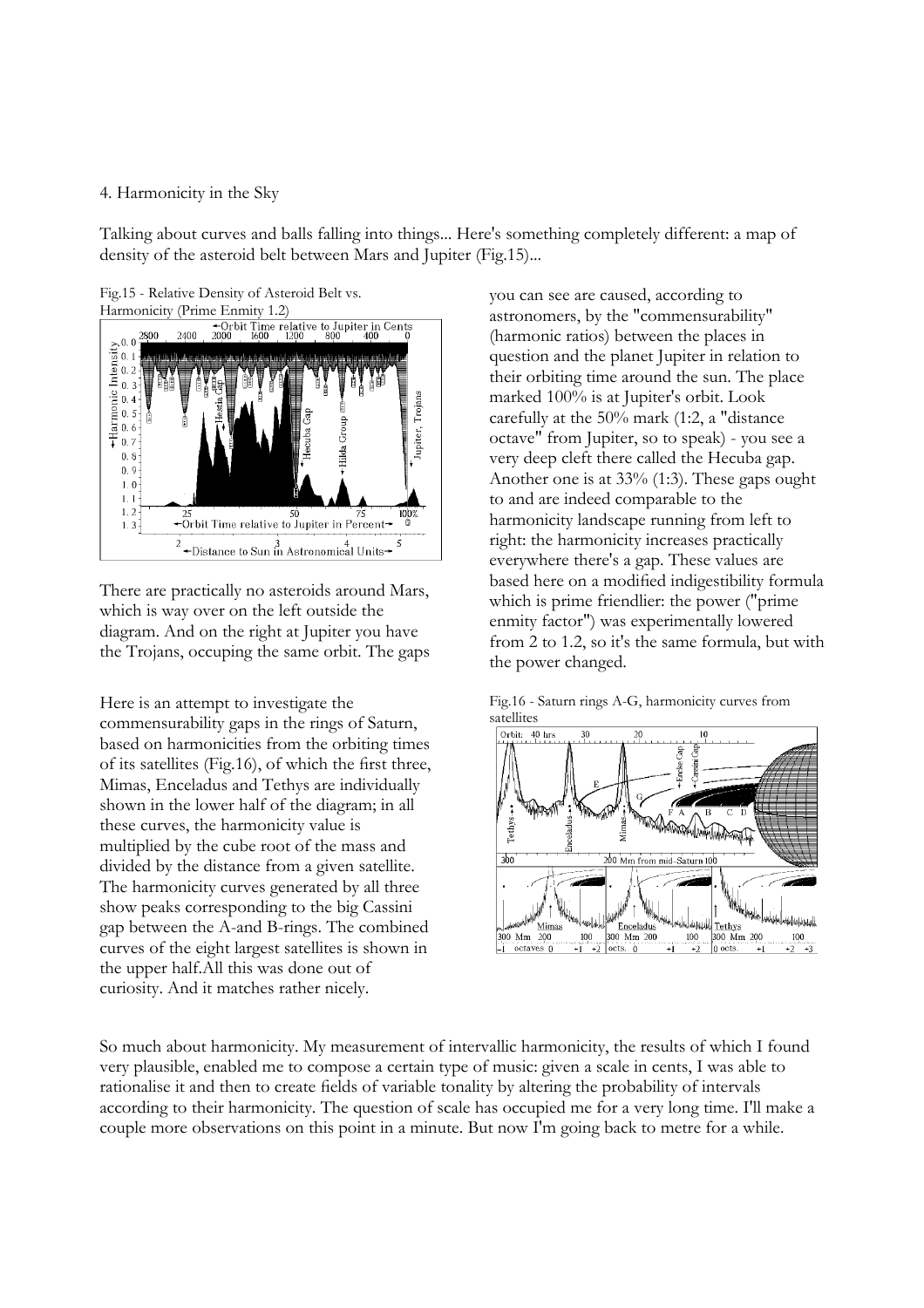#### 5. On Metric Affinity<sup>8</sup>

I spoke earlier about the indispensability of various pulses, i.e. of how relatively important pulses were. In 1981 I tried for the first time to use this method to find a measure of the Affinity of two metres, of how similar they might be felt to be. Suppose I match two metres in such a way that their pulses lie one against one. And if they don't match, I subdivide the pulses suitably and sufficiently so that their finest subdivisions do. And then I measure the indispensability of each pulse.

Here I have a 2x2x3 pulse system and a 3x5 pulse system (Fig.17); the indispensability values [11,0,4,8,2,6,10...] of the 2x2x3 metre are matched against the [14,0,9,3,6,12...] of the 3x5 metre.

Fig.17 - Pulse Indispensabilities for 2x2x3 against those of 3x5

| Current Pulse: 1 2 3 4 5 6 7 8 9 10 11 12 13 14 15 16 17 18 19 20          |   |                |  |          |                  |  |                                        |    |    |                   |          |               |                |                |               |
|----------------------------------------------------------------------------|---|----------------|--|----------|------------------|--|----------------------------------------|----|----|-------------------|----------|---------------|----------------|----------------|---------------|
| $2x2x3$ Pulses: 1 2 3 4 5 6 7                                              |   |                |  |          |                  |  | 8 9 10 11 12 1                         |    |    |                   | 2 3 4 5  |               |                |                | $\mathcal{R}$ |
| Indispensability: 11                                                       | 0 | $\overline{4}$ |  | 8 2 6 10 | $\boldsymbol{I}$ |  | 5 9 3 7 11                             |    |    | $0\quad 4\quad 8$ |          | 2             |                | 610            |               |
| 3x5 Pulses: 1 2 3 4 5 6 7 8 9 10 11 12 13 14 15 1                          |   |                |  |          |                  |  |                                        |    |    |                   |          | $\mathcal{D}$ | $\overline{3}$ |                | 5             |
| Indispensability: $14 \quad 0$                                             |   |                |  |          |                  |  | 9 3 6 12 1 10 4 7 13 2 11 6 8 14 0 9 3 |    |    |                   |          |               |                |                | 6             |
| Current Pulse: 21 22 23 24 25 26 27 28 29 30 31 32 33 34 35 36 37 38 39 40 |   |                |  |          |                  |  |                                        |    |    |                   |          |               |                |                |               |
| $2x2x3$ Pulses: 9 10 11 12 1 2 3 4 5 6 7 8 9                               |   |                |  |          |                  |  |                                        |    | 10 |                   | 12       |               | $\mathcal{L}$  | $\mathcal{L}$  |               |
| Indispensability: 5 9 3 7 11 0 4 8 2 6 10 1 5 9 3 7 11                     |   |                |  |          |                  |  |                                        |    |    |                   |          |               | $\theta$       | $\overline{4}$ | 8             |
| $3x5$ Pulses: 6 7 8 9 10 11 12 13 14 15 1 2 3                              |   |                |  |          |                  |  |                                        |    |    | $4\overline{5}$   | $\kappa$ | - 7           | $\mathsf{R}$   | 9              | 10            |
| Indispensability: 12 1 10 4 7 13 2 11 5 8 14 0 9 3 6 12                    |   |                |  |          |                  |  |                                        |    |    |                   |          |               | 10             |                |               |
| Current Pulse: 41 42 43 44 45 46 47 48 49 50 51 52 53 54 55 56 57 58 59 60 |   |                |  |          |                  |  |                                        |    |    |                   |          |               |                |                |               |
| $2x2x3$ Pulses: 5 6 7 8 9 10 11 12 1 2 3 4 5                               |   |                |  |          |                  |  |                                        |    | 6. |                   |          |               | 7 8 9 10       |                |               |
| Indispensability: $2 \t6 \t10$                                             |   |                |  |          |                  |  | 1 5 9 3 7 11 0 4 8 2                   |    |    |                   | 6 10 1   |               |                |                | 5 9 3 7       |
| $3x5$ Pulses: 11 12 13 14 15 1 2 3 4 5 6 7                                 |   |                |  |          |                  |  |                                        | 8. | 9  | 10                |          | $12^{\circ}$  | 13             |                |               |
| Indispensability: $13 \t2 \t11 \t5 \t8 \t14 \t0 \t9 \t3$                   |   |                |  |          |                  |  | 6 12 1                                 | 10 | 4  |                   | - 713    |               | 2 11           |                |               |



Fig.18 - Metric Affinity formula<sup>1</sup> Multiplying the corresponding

indispensabilities of the two metres, squaring the products and adding the squares, I arrived at a formula (Fig.18) for the metric affinity and found different affinity values for various pairs of metres.

I then took simple ratios like 1:2, 2:3 as if they were polymetres. For 2:3, imagine one bar with two pulses and one equally long in time with three, and measure their metric affinity. The joined line in Fig.19 is the metric affinity curve, compared to the dotted line, the harmonicity curve for the ratios. I was flabbergasted to find two totally different methods yielding results so unexpectedly similar.



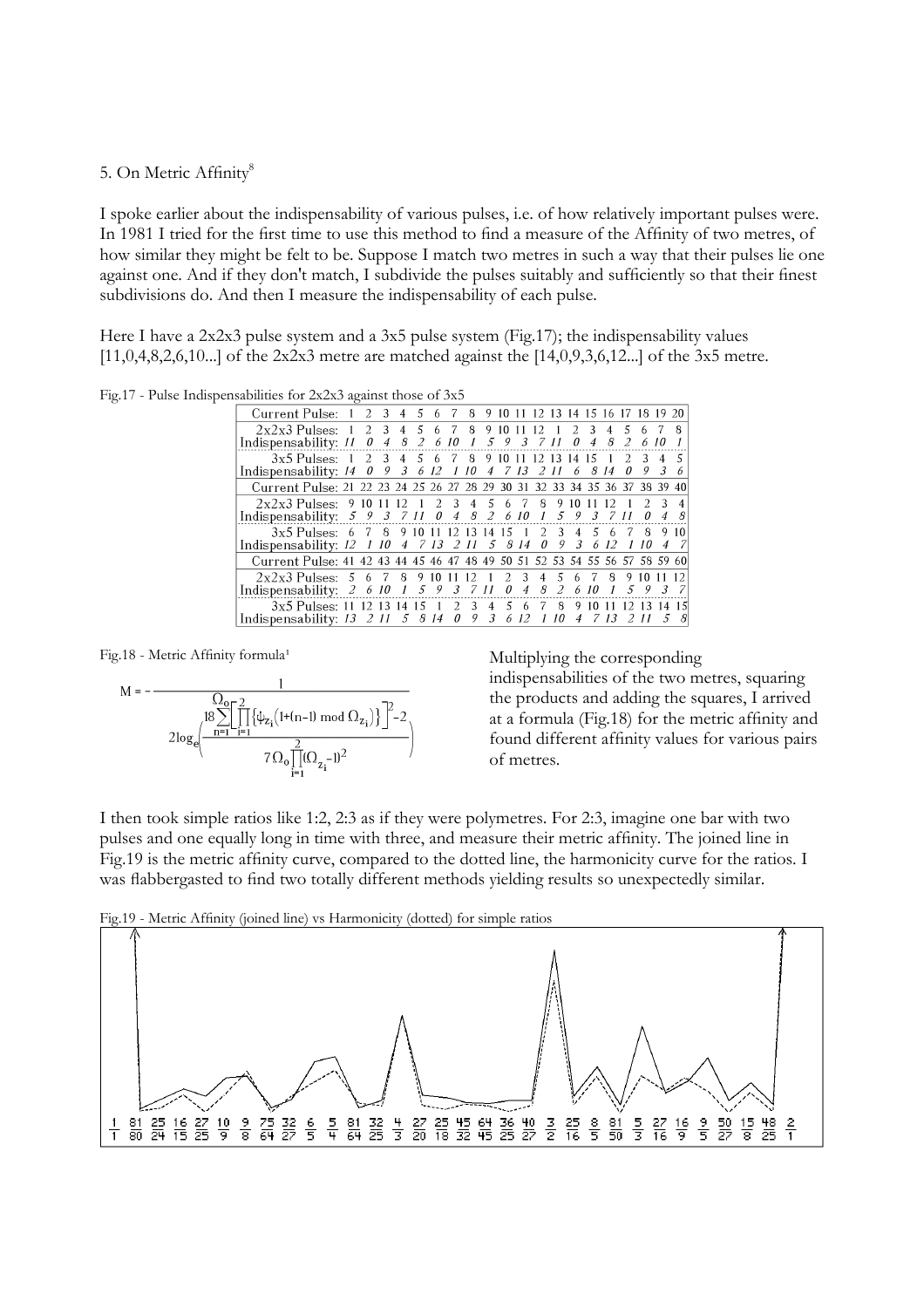#### 6. On Ragas

I'll go back now to 1967, when I lived in Calcutta and began to learn about Indian music, about which I'd known nothing before except some names of instruments, like sitars, but which I'd not listened to consciously. My family was anxious to preserve its feeling of Angloid identity, and it really wasn't the done thing to listen to such music. The day I brought my first sitar, the hue and cry there was in the family! And the first time I wore Indian clothes! But I managed to get my parents and other relatives used to it - little by little.

I was nineteen when I began to actively listen to Indian music; and I discovered that there was quite a lot about it that I could learn quickly through my knowledge of European music. So I began to study the structure of various scales and ragas<sup>4</sup>.

Soon after - this is already about twenty years ago - I combined standard Indian tetrachords to form a table of modes shown in Fig.20 in Indian notation *Sa Re Ga Ma Pa Dha Ni Sa* (meaning exactly Do Re Mi Fa Sol La Ti Do) in abbreviated form: here the small letters "..rgm.." mean minor intervals plus perfect fourth, the capitals "..RGM.." major intervals plus augmented fourth. I enjoyed inventing Pseudo-Grecian names for the tetrachord combinations, names like Phrylyrian, Miphryxian, Iophrynigian, or Dolian, Lylian and so on. You also find here all the church modes Dorian, Phrygian, Lydian etc. (the Mixolydian is here termed "Mixian"). But this was also a precise nomenclative handle; e.g. the syllables "-phry-di-" imply a minor second with an augmented fourth and a major seventh, combining Phrygian and Lydian.

D.Lekkas: It also means an eyebrow.

C.Barlow: Does it? Well one could raise that! ....

|  |               |                                                                                  |        | pdnS    pdNS    pDnS    pDNS    PdnS    PdNS    PDnS    PDnS    PDnS    P                        |          | PDNS 1   |
|--|---------------|----------------------------------------------------------------------------------|--------|--------------------------------------------------------------------------------------------------|----------|----------|
|  |               |                                                                                  |        | Srgm Locrian Lonicrian Locrinian Locrinian Phrygian Phrynigian Phryrian Phrynian                 |          |          |
|  |               |                                                                                  |        | $S_{\rm r}$ gM   ------- ------- ------ ------ Phryligian Phrylydigian Phrylyrian Phrylydian     |          |          |
|  |               |                                                                                  |        | SrGm Milocrian Iolonicrian Milocrixian Iolocrinian Miphrygian Iophrynigian Miphryxian Iophrynian |          |          |
|  |               |                                                                                  |        | SrGM ------- ------- ------- ------- Lyphrygian Lyphrydigian Lyphryxian Lyphrydian               |          |          |
|  |               | SRgm   Æocrian Æonicrian Docririan Docrinian Æolian                              |        | <i>A</i> conilian                                                                                | Dorian   | Donian   |
|  |               | $S\mathbb{R} \mathfrak{g} M$ ------- ------ ------- ------ $\mathcal{A}$ olvlian |        | <b>Æolvdilian</b>                                                                                | Dolyrian | Dolydian |
|  | SRGm  Micrian | Ionicrian Micrixian Iocrinian                                                    | Milian | Ionilian                                                                                         | Mixian   | Ionian   |
|  |               | SRGM ------- ------- ------- -------                                             | Lylian | Lydilian                                                                                         | Lyxian   | Lydian   |
|  |               |                                                                                  |        |                                                                                                  |          |          |

Fig.20 - The Barlopoulos Pseudogrecian Nomenclative System for the Forty-Eight Septagenous Heptatonic Scales<sup>5</sup>

Around the same time, I mapped possibilities of scale structures with a computer - see Fig.21. Each segmented circle here is a scale, the segments being not of a cake or a pizza, but adjacent notes in an enharmonic twelve-tone cycle<sup>6</sup> of fifths - filled segments mean notes present. Some scales have a whole bunch of adjacent notes; if there are e.g. five, they form a regular pentatonic scale, opposite to which there could also be one or two more adjacent notes. Suppose I take the five black piano keys and add a perfect fourth, say [A+D] to them as a drone: this is scale #2545 in the diagram; it confronts a tonicsubdominant drone with a foreign pentatonic scale. The harmonic potential can thus be predicted by looking at the diagram. And this kind of harmony is indeed used in ragas.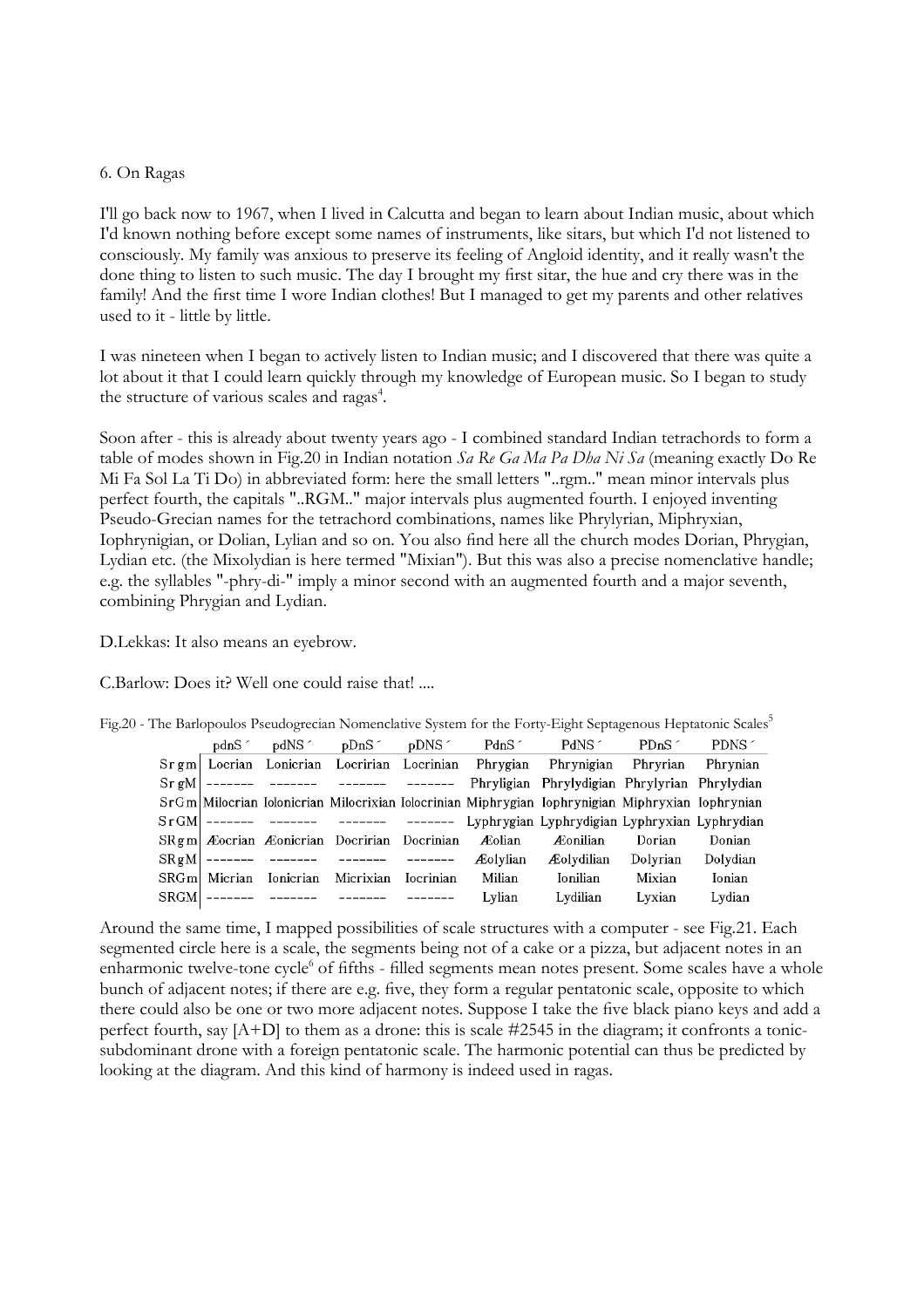Fig.21 - Twenty-four scales depicted as 12-bit clockwise cycles-of-fifths: the tonic (coded as the most significant bit) is at 3- 4 o'clock.



SrgGMDnN SrgGmMDnN **SrGMDN** SrGmMDN SrGMDnN SrGmMDnN SrgGMDN SrgGmMDN Two aspects of ragas fascinate me especially, which I've not found in any book. One I've just mentioned; the other's a set of "one-way streets". Here's a tape of ragas *Behag* and *Kedar* with three pieces each. Both ragas have the same notes (major scale plus augmented fourth); what differs is the typical melodic pattern, shown here on tonic [C] -

*Behag*: C E F G B c B, (A) G F# G E F§ E, (D) C *Kedar*: C F, E G, F# A G c, A G F# A G F§, D C

[Tape examples of musicians: Ragas *Behag* & *Kedar*]

This note-routing is one of the aspects that makes ragas special. One can draw diagrams of the probability that a note in a given raga will go to another note (a so-called Markov chain of order 2), as in Fig.22 : three different ragas use the same scale (#2544). The diagrams show that the ragas are distinctly different.

> Scale #2544 [SrGMDN] *Marwa* Puriva Sohani S r G M D N S r G M D N S r G M D N 网网网 m 圝  $S \boxtimes$ S S.  $r<sub>l</sub>$  $\mathbf{r}$ ▩ 183 r B G G G  $M<sub>l</sub>$ M JM J K. D | | || D D  $N \Box$ N ΝI

Fig.22 - Statistical behaviour of three isoscalic ragas - density of shading indicates relative frequency of occurrence

With this understanding I typed various raga patterns into the Cologne University main computer in 1976 and synthesized Markov chains, in other words new patterns in the same ragas. Then I played these syntheses to musicians in Calcutta. Now some ragas I believed would be recognizable only from Markov level 2 on - i.e. considering at least two-note patterns. But some would be already clear on level 1. And some, raga *Gaursarang* particularly, would need level 3. This suspicion was indeed completely borne out by my experiment. It's something I'll write about in detail some day.

Twenty years ago I started a catalogue of ragas by coding the presence or absence of a given note in the octave, a simple bit configuration. The presence of a *Sa* (the tonic) would yield 2048; you set the various bits for each scale degree as a member of an enharmonic cycle of twelve fifths, getting a binary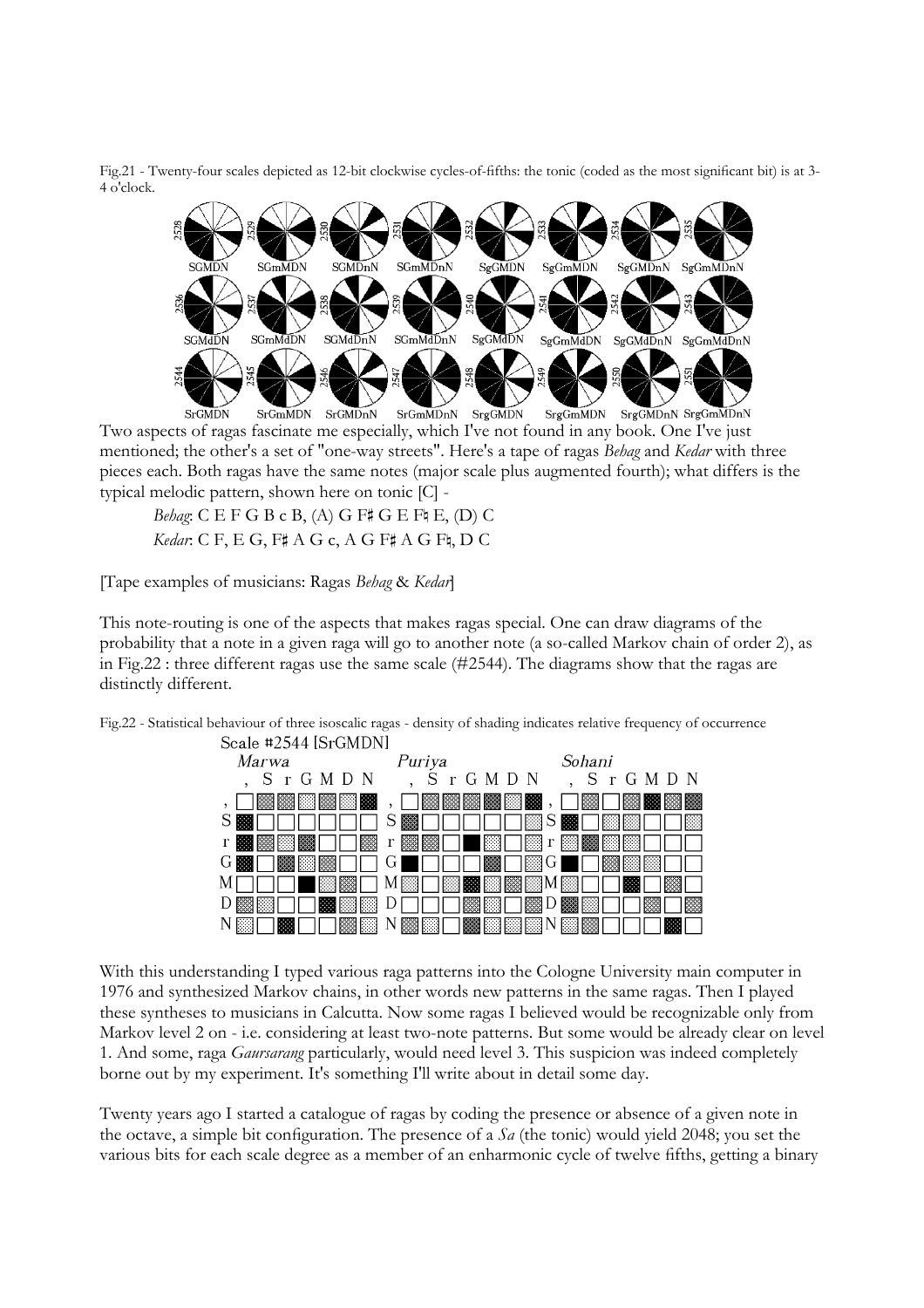code. I had this exercise book in which I used to, whenever I heard a raga new to me, enter it at its code number. There were of course lots of gaps, because not every combination is used. But there are some places where there were so many entries, I had to stick an extra page on. For example #4035 is the major scale with the added augmented fourth - there are no less than fifteen ragas listed here. It's one of the most popular scales in Indian music.

The one-way street system is the second aspect I mentioned. Let's go back to the first aspect, that of a raga's harmonic possibilities. A raga using the black keys added to [D] and [G] as drone would match #2297 in my catalogue ([SrGmMdN] - not shown in Fig.21) and could - and would - be played as raga *Lalit* by musicians.

[Tape example: Raga *Lalit*]

In fact if you take all combinations of five black keys placed on any perfect fifth, with either of the fifth's two notes as tonic (e.g. if you have [G] and [D], either could be the tonic), you would get 24 possible ragas. And this is borne out by practice.

7. On the Origin of Scales

Talking about scales always presumes you have a set of pitches to go by. But what makes these pitches arise? What if you want to devise a scale from a different set of prime factor ratios? If the prime number 7 is to help generate a scale, what do you do?

Take the familiar grid of fifths and thirds to be found in theory books (see Fig.23); those who use it know that the chromatic scale's twelve notes forms a kind of squat rectangle in the middle. The third being less harmonic than the fifth, I stretched the vertical axis to counterbalance this disadvantage<sup>7</sup>: now the chromatic scale is in a nice circle - which seems to make sense. The 22 srutis of Indian music are enclosed in an ellipse -they're in shaded boxes:

Fig.23 - Network of 2:3 fifths (horizontal) and 4:5 thirds (vertical)



Is this how scales are generated? If you throw an oil film on a pitch grid, stretched or not, and it forms a nice round shape, would this contain a prospective scale? I think not!...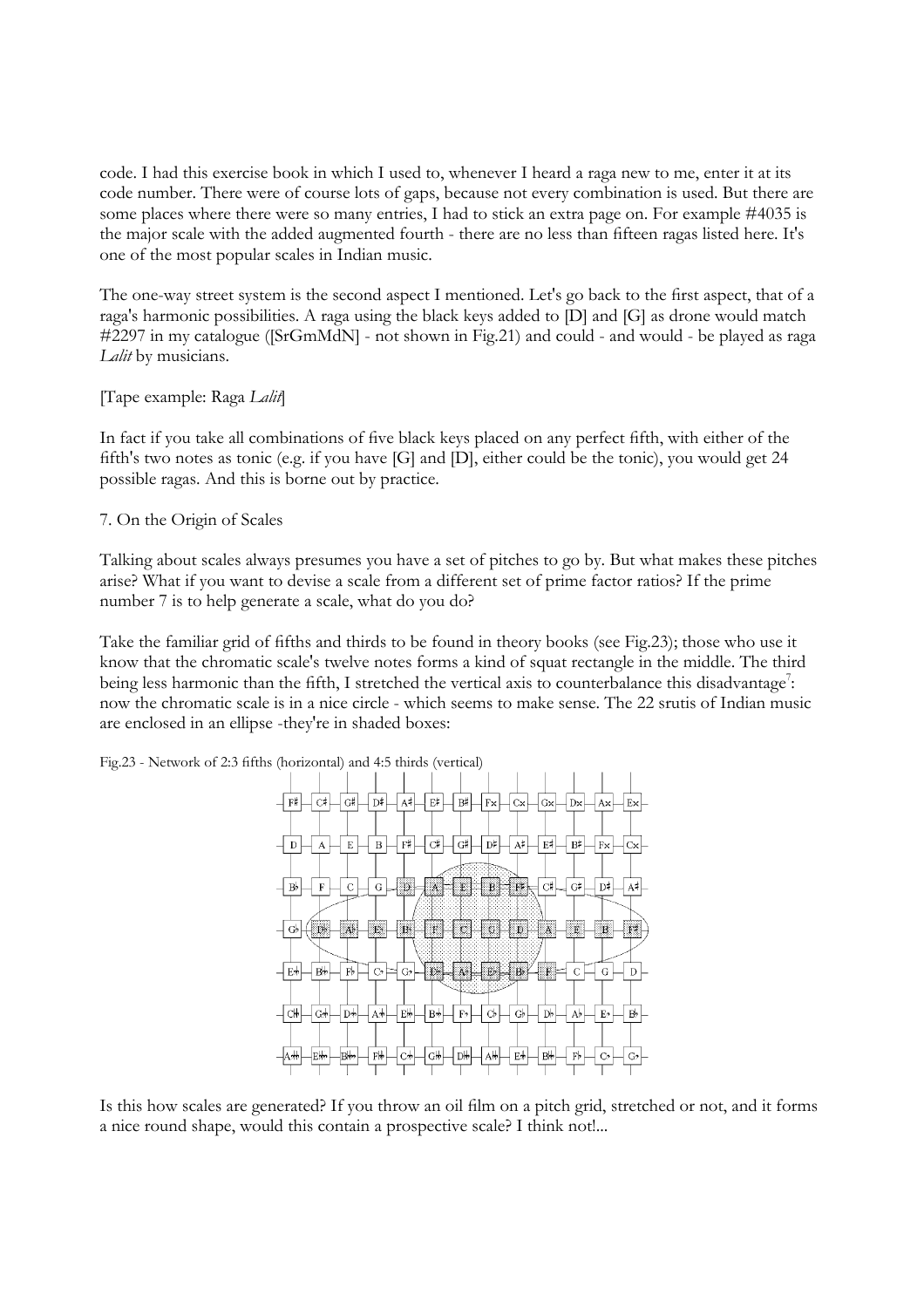Look at the grid of octaves and fifths in Fig.24 - normally, the poor old octave is always discriminated against, always taken for granted. But it's an interval in its own right. A scale like the encircled one - [C3 G3 C4 D4 G4 C5 D5 G5 D6] - would hardly be useful. It would seem that the nearness of the notes will have to play a role as well and that this grid is nothing more than just a representation, a diagrammatic interval catalogue because as you see it doesn't yield a usable scale. The pentatonic scale, commonly supposed to consist of octaves and fifths, is enclosed by an implausibly longish cigar-like shape imaginable on the upper left, written in shaded boxes (interesting, though, all these ellipses!):



Fig.24 - Network of 1:2 octaves (horizontal) and 2:3 fifths (vertical)

I'm beginning to move in the following direction (but haven't got far yet). Imagine, for example, a 3 limit system of harmonicity, (i.e. based on the prime numbers 2 and 3) and limit this to 2000 cents (nine intervals in triangular boxes in Fig.25), but of course you can go much beyond this. And cast a kind of filtering Gaussian curve somewhere in the centre of gravity of all the pitches you've got. That might yield a scale. In the diagram, all intervals more harmonic than an arbitrary threshold of 0.07 are shown as ratios; twelve 5-limit (primes upto 5 in pentagonal boxes) and five 7-limit intervals (in heptagonal boxes) are also shown. These intervals all commonly occur in scales of numerous world cultures. Raising the harmonicity threshold to 0.107 would cause sixteen of the intervals to be filtered out, leaving a pure Mixolydian scale.

Fig.25 - List of intervals≤2000 cents marked according



to prime-limit<br>  $I$  could therefore imagine trying to develop<br>
scales out of prime number material - not b scales out of prime number material - not by drawing circles or ellipses on a grid, but by setting a harmonicity threshold and selecting intervals of all possible configurations within a certain prime limit, for example 7. And by possibly drawing a Gaussian curve somewhere in there and seeing what gets filtered out. That might be a usable scale.

\_\_\_\_\_\_\_\_\_\_\_\_\_\_\_\_\_\_\_\_\_\_\_\_\_\_\_\_\_\_\_\_\_\_\_\_\_